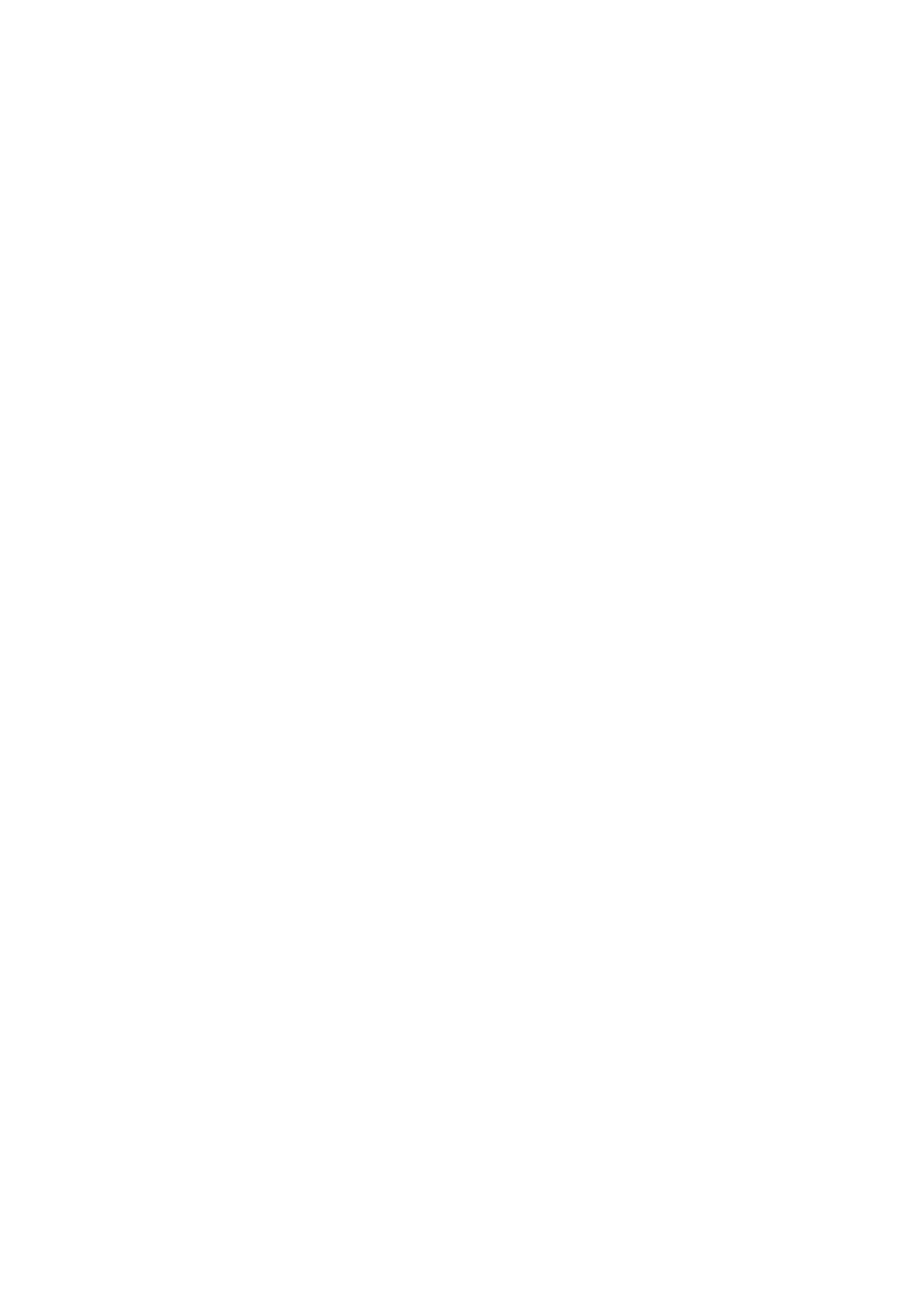



Ellan Vannin

## ROAD TRAFFIC (AMENDMENT) ACT 2006

## Index

| <b>Section</b><br><b>PART 1 - DRIVERS</b> |                                                                                                                                                  | Page           |
|-------------------------------------------|--------------------------------------------------------------------------------------------------------------------------------------------------|----------------|
|                                           |                                                                                                                                                  | 5              |
| 1                                         |                                                                                                                                                  |                |
| 2                                         |                                                                                                                                                  |                |
| 3                                         |                                                                                                                                                  |                |
| 4                                         |                                                                                                                                                  |                |
|                                           | <b>PART 2 - VEHICLES</b><br><u> 1980 - Johann Barn, mars ann an t-Amhain Aonaich an t-Aonaich an t-Aonaich ann an t-Aonaich ann an t-Aonaich</u> | 6              |
| 5                                         |                                                                                                                                                  |                |
| 6                                         |                                                                                                                                                  |                |
| 7                                         |                                                                                                                                                  |                |
| 8                                         |                                                                                                                                                  |                |
| <b>PART 3 - HIGHWAYS</b>                  |                                                                                                                                                  | 9              |
| 9                                         |                                                                                                                                                  | $\overline{9}$ |
|                                           | <b>PART 4 - TRAFFIC REGULATION</b><br><u> 1989 - Johann Stoff, fransk politik (d. 1989)</u>                                                      | 9              |
| 10                                        |                                                                                                                                                  |                |
| 11                                        |                                                                                                                                                  |                |
| 12                                        |                                                                                                                                                  |                |
| 13                                        |                                                                                                                                                  |                |
| <b>PART 5 - GENERAL</b>                   |                                                                                                                                                  | 10             |
| 14                                        |                                                                                                                                                  |                |
| 15                                        |                                                                                                                                                  |                |
| 16                                        |                                                                                                                                                  |                |
| <b>ENDNOTES</b>                           | 11                                                                                                                                               |                |
| TABLE OF ENDNOTE REFERENCES               |                                                                                                                                                  | 11             |

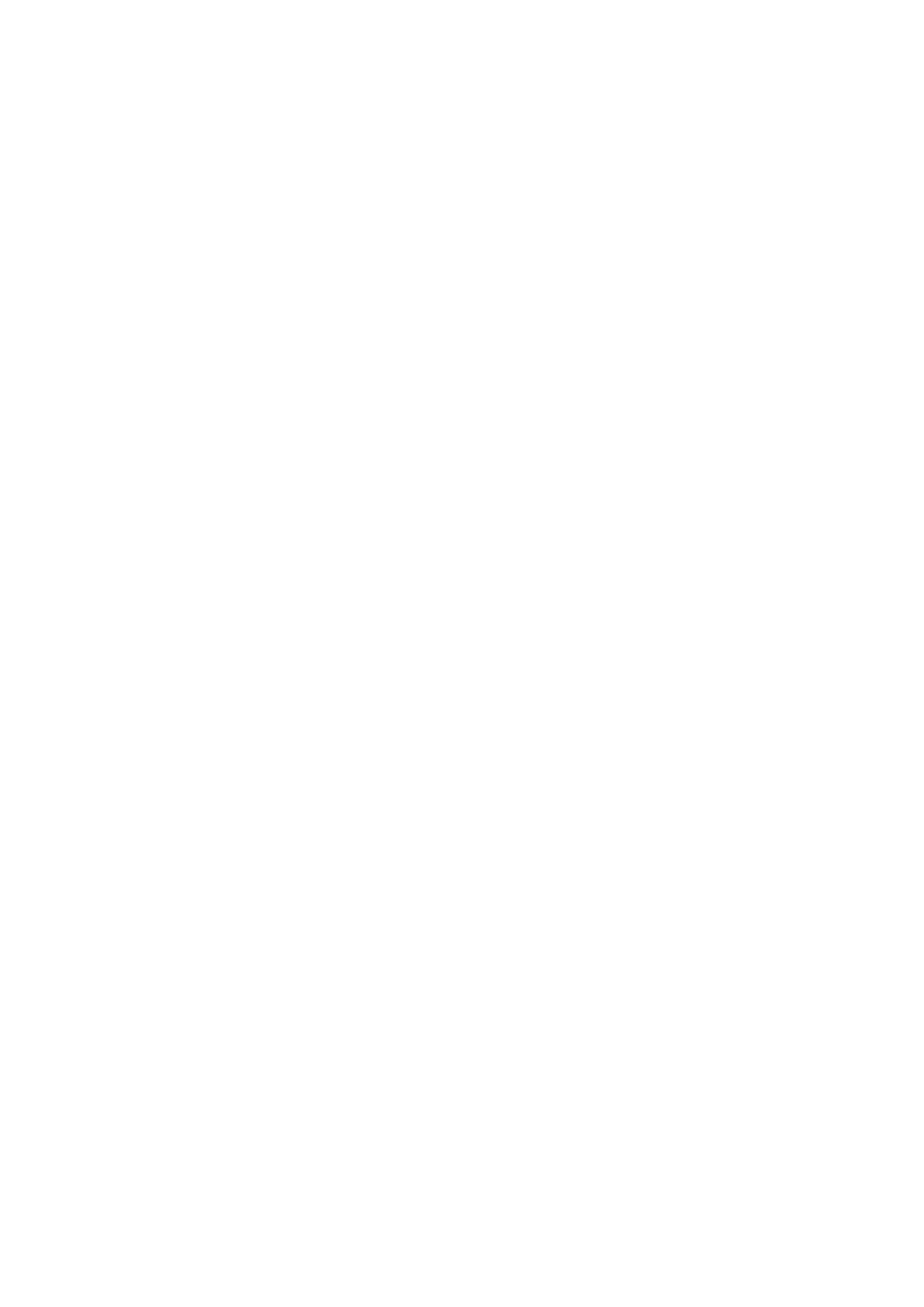

Ellan Vannin

## **ROAD TRAFFIC (AMENDM ENT) ACT 2006**

*Received Royal Assent: 12 December 2006 Announced to Tynwald: 12 December 2006 Commenced: 1 January 2012*

**AN ACT** to amend enactments relating to road traffic and its regulation, road transport, highways and the licensing and registration of vehicles; and for connected purposes.

### **PART 1 – DRIVERS**

#### <span id="page-4-1"></span><span id="page-4-0"></span>**1 Samples from drivers**

- (1) [Inserted section 7DA in the *Road Traffic Act 1985*]
- (2) [Amended section 6(4) of the *Road Traffic Act 1985*]
- (3) [Inserted section 6(4A) in the *Road Traffic Act 1985*]
- (4) [Amended section 7E(2) of the *Road Traffic Act 1985*]
- (5) [Inserted section 7E(2A) in the *Road Traffic Act 1985*]
- (6) [Substituted section 7E(4) of the *Road Traffic Act 1985*]
- (7) [Substituted section 7A of the *Road Traffic Act 1985*]
- (8) [Inserted entry relating to section 7DA in Part I of Schedule 6 to the *Road Traffic Act 1985*]
- (9) [Amended paragraph 11(3)(b) of Part II of Schedule 3 to the *Road Traffic Act 1985*]
- (10) In section 7C of the [*Road Traffic Act 1985*]
	- (a) [Amended subsection (2)]
	- (b) [Amended subsection  $(3)(a)$ ]
	- (c) [Substituted subsection (4)]
	- (d) [Inserted subsection (6)]
- (11) In section 7D of the [*Road Traffic Act 1985*] —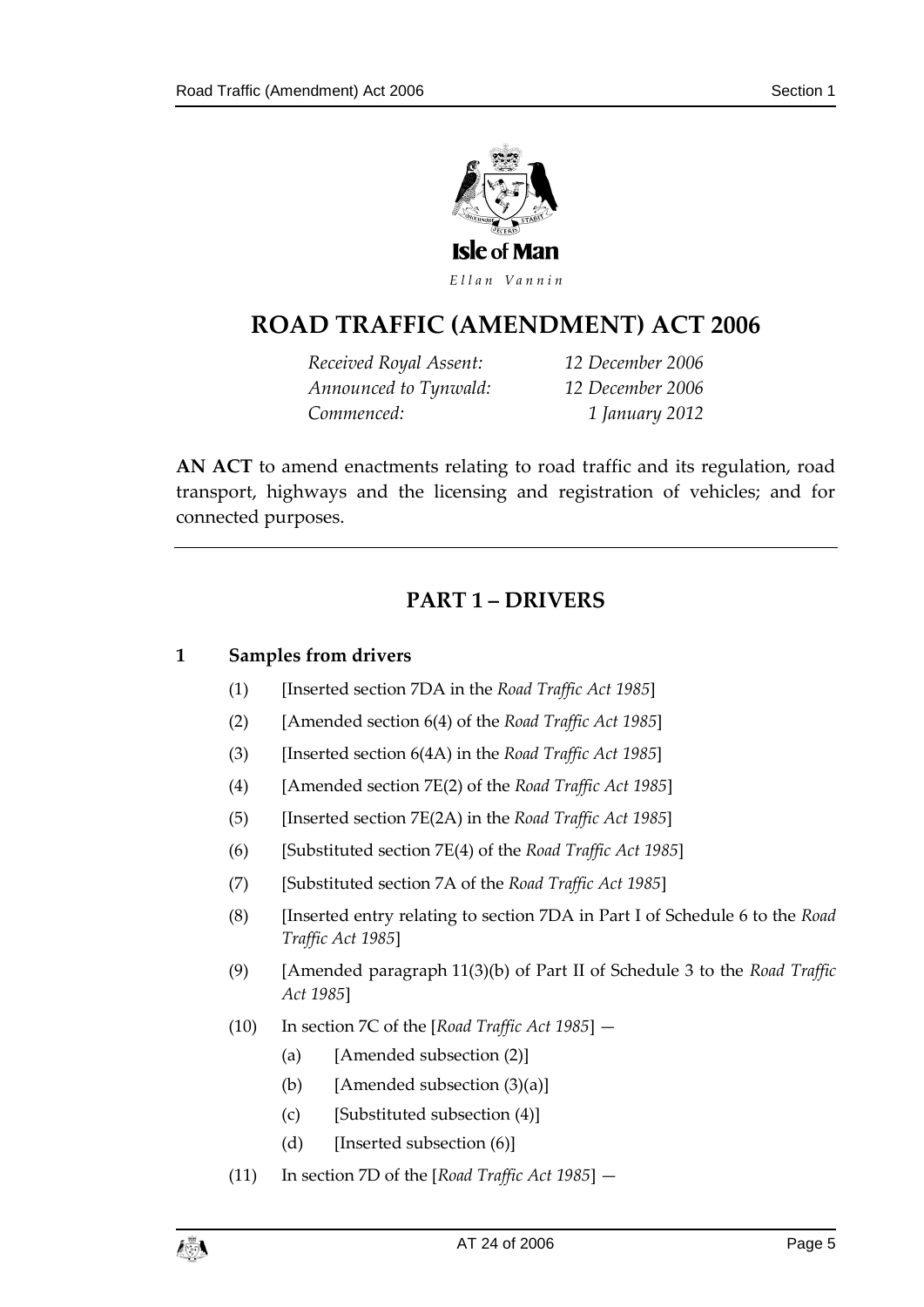- (a) [Amended subsection (1)]**<sup>1</sup>**
- (b) [Amended subsection (2)]

#### <span id="page-5-0"></span>**2 Newly qualified drivers**

- (1) In Schedule 3 to the [*Road Traffic Act 1985*]
	- (a) [Amended paragraph 6B]
	- (b) [Substituted paragraph 6C]
	- (c) [Inserted paragraph 6D]
- (2) This section shall not apply in respect of any person driving a motor vehicle of any class on a road if that person passed a test of competence to drive that class of motor vehicle pursuant to paragraph 2 or an order under paragraph 11(5) of Schedule 3 to the 1985 Act before the date on which this section comes into operation.

#### <span id="page-5-1"></span>**3 Payment for driving instruction**

In paragraph 3 of Schedule 4 to the [*Road Traffic Act 1985*] —

- (a) [Amended sub-paragraph (1)]
- (b) [Amended sub-paragraph (2)]
- (c) [Inserted sub-paragraphs  $(6)$  to  $(8)$ ]

#### <span id="page-5-2"></span>**4 Driving Instructors**

- (1) [Substituted sub-paragraphs (1) and (2) and inserted sub-paragraphs (2A) and (2B) in paragraph 8 of Schedule 4 to the *Road Traffic Act 1985*.]
- <span id="page-5-3"></span>(2) [Inserted sub-paragraph (c) in paragraph 11 of Schedule 4 to the *Road Traffic Act 1985*.]

### **PART 2 – VEHICLES**

#### <span id="page-5-4"></span>**5 Registration**

- (1) In section 11 of the *Licensing and Registration of Vehicles Act 1985* (in this Act referred to as "the Registration Act") —
	- (a) in subsection (1), after "Every vehicle" insert "(whether or not on a public road)";
	- (b) after subsection (3) add —
	- **This section does not apply to a prescribed vehicle or in such cases** or circumstances as are prescribed.
	- (5) The keeper of any vehicle who fails to register that vehicle in accordance with subsection (1) shall be guilty of an offence and

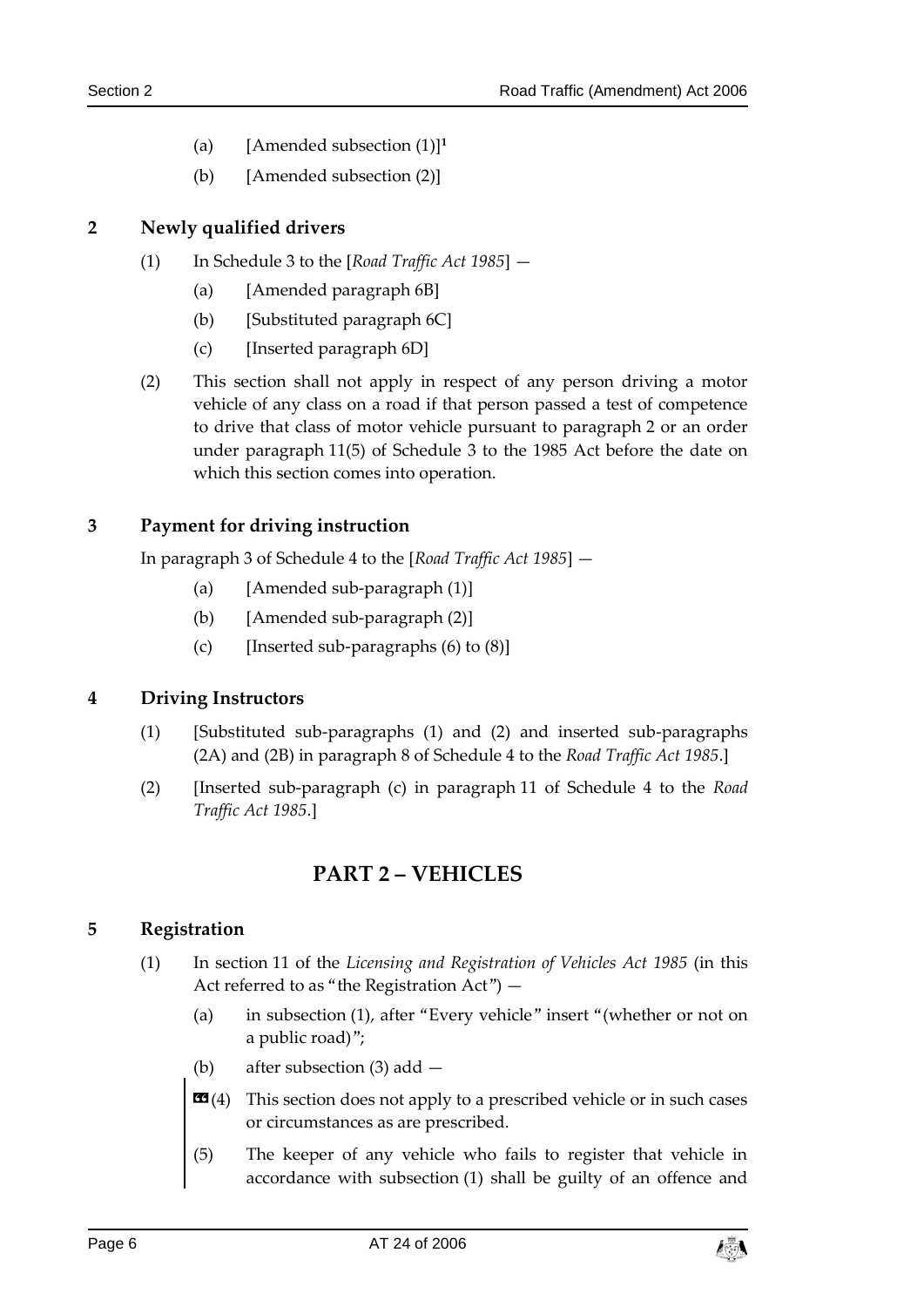shall be liable on summary conviction to a fine not exceeding £5,000. $\boldsymbol{\Xi}$ .

- (2) In section 12(2) of the Registration Act, for the words from "and" to the end of the subsection substitute "and, where the vehicle was being driven on a public road, it was being driven for the purpose of being so registered.".
- (3) After section  $13(1)(f)$  of the Registration Act, insert  $-$ 
	- $\mathbf{G}(ff)$  require any person who ceases to be the keeper of a vehicle to furnish to the Department a prescribed statement signed by that person and a prescribed statement signed by the person who becomes the keeper of the vehicle and in any case where both such statements are not furnished to the Department, regulations may provide for the person ceasing to be the keeper of the vehicle to be treated for the purposes of this Act as continuing to be the keeper until both such statements are so furnished;  $\Sigma$ .
- (4) After section 13 of the Registration Act insert —

## **«13ARestriction of cancellation of registration of vehicles and registration where vehicle used other than on public roads**

- (1) Regulations under section 13(1) may in particular include provision —
	- (a) that the registration of a vehicle shall not be cancelled on the application of the person who is registered as the keeper of the vehicle unless that person produces such evidence as may be prescribed that the vehicle no longer exists or that it has been permanently removed from the Island;
	- (b) requiring any person who is registered as the keeper of a vehicle that —
		- (i) is not on a public road and will not be used or kept on a public road; or
		- (ii) is taken on a public road only in prescribed circumstances, to apply for a continuation of registration certificate in accordance with regulations;
	- (c) for the continuation of registration for a prescribed period where
		- no vehicle licence is in force in respect of a vehicle; and
		- (ii) the Department is satisfied that it will not be used or kept on a public road, and for the issue in such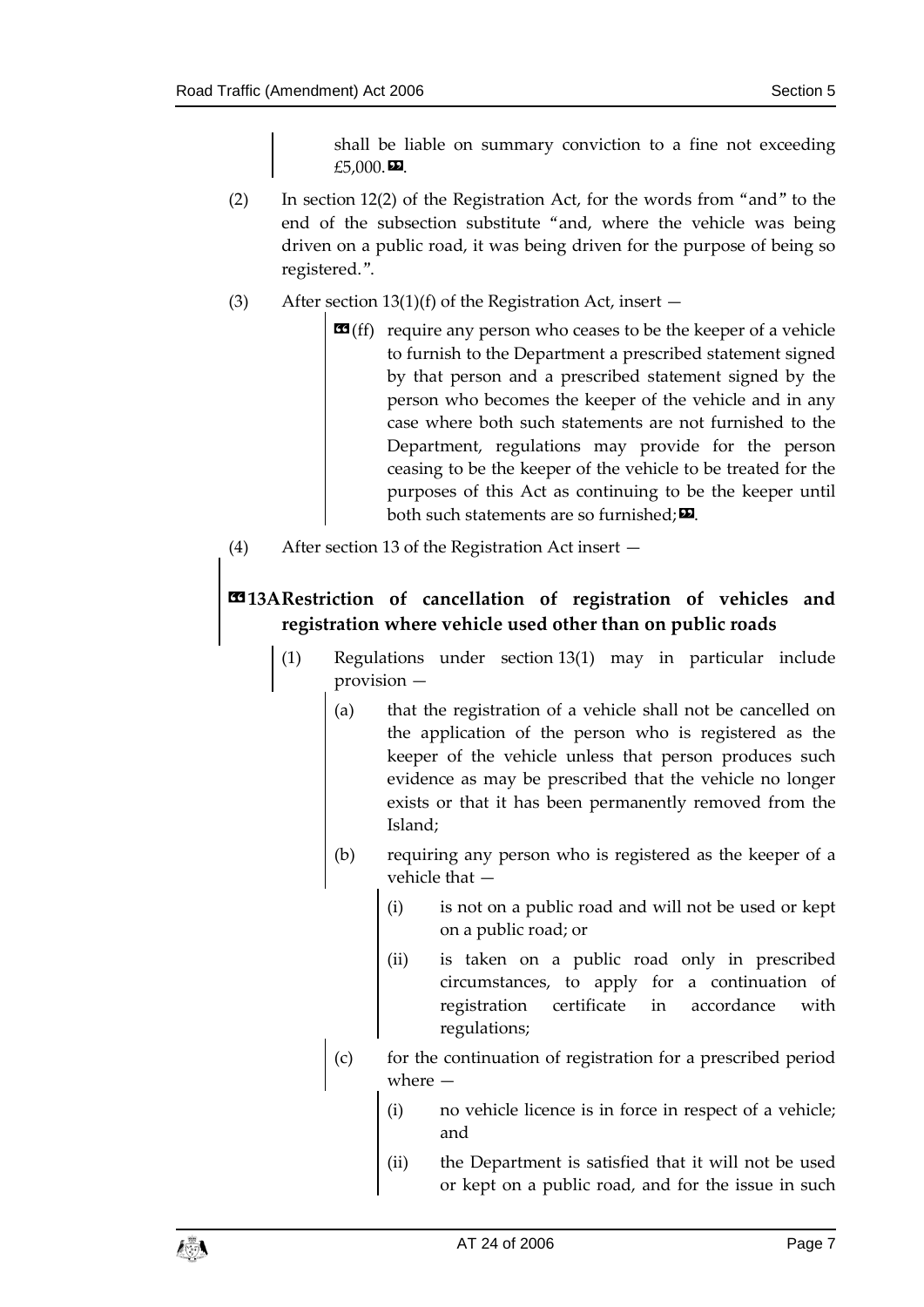cases of a continuation of registration certificate to the keeper of a vehicle which shall be evidence of such continuation;

- (d) for the amount of fees to be paid by the keeper of the vehicle when a certificate is issued in accordance with regulations under paragraph (b), and for the time when the fee must be paid;
- (e) for the keepers of vehicles that are the subject of a certificate under paragraph (b) to notify the Department if the vehicle no longer exists or has been permanently removed from the Island; and for the form and content of the notification and the period within which such notification must be given;
- (f) for the keepers of vehicles to notify the Department  $-$ 
	- (i) of any vehicle kept by them in respect of which there is no vehicle licence; or
	- (ii) where a vehicle licence in respect of that vehicle expires and is not renewed, a notification of nonrenewal, and for the form and content of the notification and the period within which the notification must be given;
- (g) for the circumstances in which a certificate issued under paragraph (b) shall expire or be cancelled.
- (2) This section is without prejudice to the power of the Department to cancel registration under section  $13(1)(k)$  and  $(l)$ ,  $(3)(b)$  and  $(4)(c)$ .  $\mathbf{\mathbf{\Sigma}}$ .
- $(5)$  In section  $14$ 
	- (a) in subsection  $(1)(b)$ , after "licence" insert ", certificate";
	- (b) in subsection  $(2)$ 
		- (i) after "vehicle licence", wherever occurring, insert ", continuation of registration certificate". **2**

#### <span id="page-7-0"></span>**6 Construction and use: penalties**

[Amended the entry relating to Schedule 2 paragraph 1(5) in the table in Part I of Schedule 6 to the *Road Traffic Act 1985*]

#### <span id="page-7-1"></span>**7 Duration of licences**

[Substituted subsections (1) and (2) in section 2 of the *Licensing and Registration of Vehicles Act 1985*]

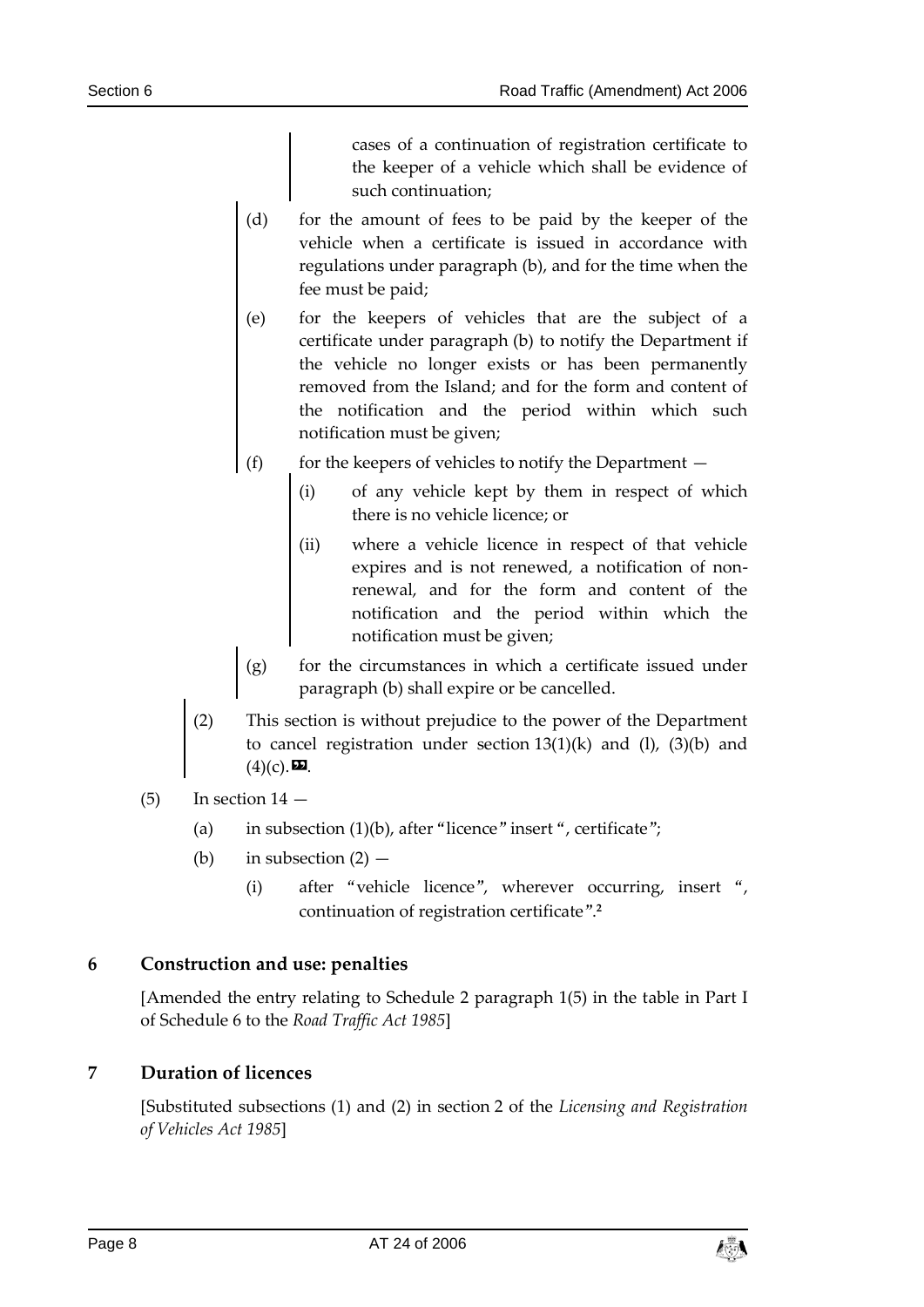#### <span id="page-8-0"></span>**8 Trade licences**

In the [*Licensing and Registration of Vehicles Act 1985*] —

- (a) [Amended section  $10(1)$ ]
- (b) [Amended section 20]
- (c) [Amended paragraph 5 of Part II of Schedule 1]

## **PART 3 – HIGHWAYS**

#### <span id="page-8-2"></span><span id="page-8-1"></span>**9 Parking: excess charge**

In the *Road Traffic Regulation Act 1985* (in this Act referred to as "the Regulation  $Act") -$ 

- (a) in section  $14A(2)$ 
	- (i) the word "either" is repealed; and
	- (ii) for paragraph (a) substitute  $-$

 $\mathbf{G}(a)$  as an amount which is either  $-$ 

- (i) (an "initial charge") payable in respect of an initial period, and an amount (an "excess charge") payable in addition to an initial charge in respect of any excess over an initial period; or
- (ii) an amount (an "overstay charge") payable in respect of a period in excess of an initial period for which there is no charge, or  $\mathbf{E}$ ;
- (b) after section 14A(2) insert —
- $\mathbf{C}(2A)$  In this Act (except in sections 14B(5) and 14C(1)), any reference to an excess charge includes an overstay charge under subsection  $(2)(a)(ii)$ .
- (c) in section 38(1), at the end of the definition of "excess charge" add "and, in accordance with section 14A(2A) includes an overstay charge under section 14A(2)(a)(ii)". **3**

## **PART 4 – TRAFFIC REGULATION**

#### <span id="page-8-4"></span><span id="page-8-3"></span>**10 [Repealed]**<sup>4</sup>

#### <span id="page-8-5"></span>**11 Temporary prohibition or restriction of traffic**

[Amended section 3 of the *Road Traffic Regulation Act 1985*]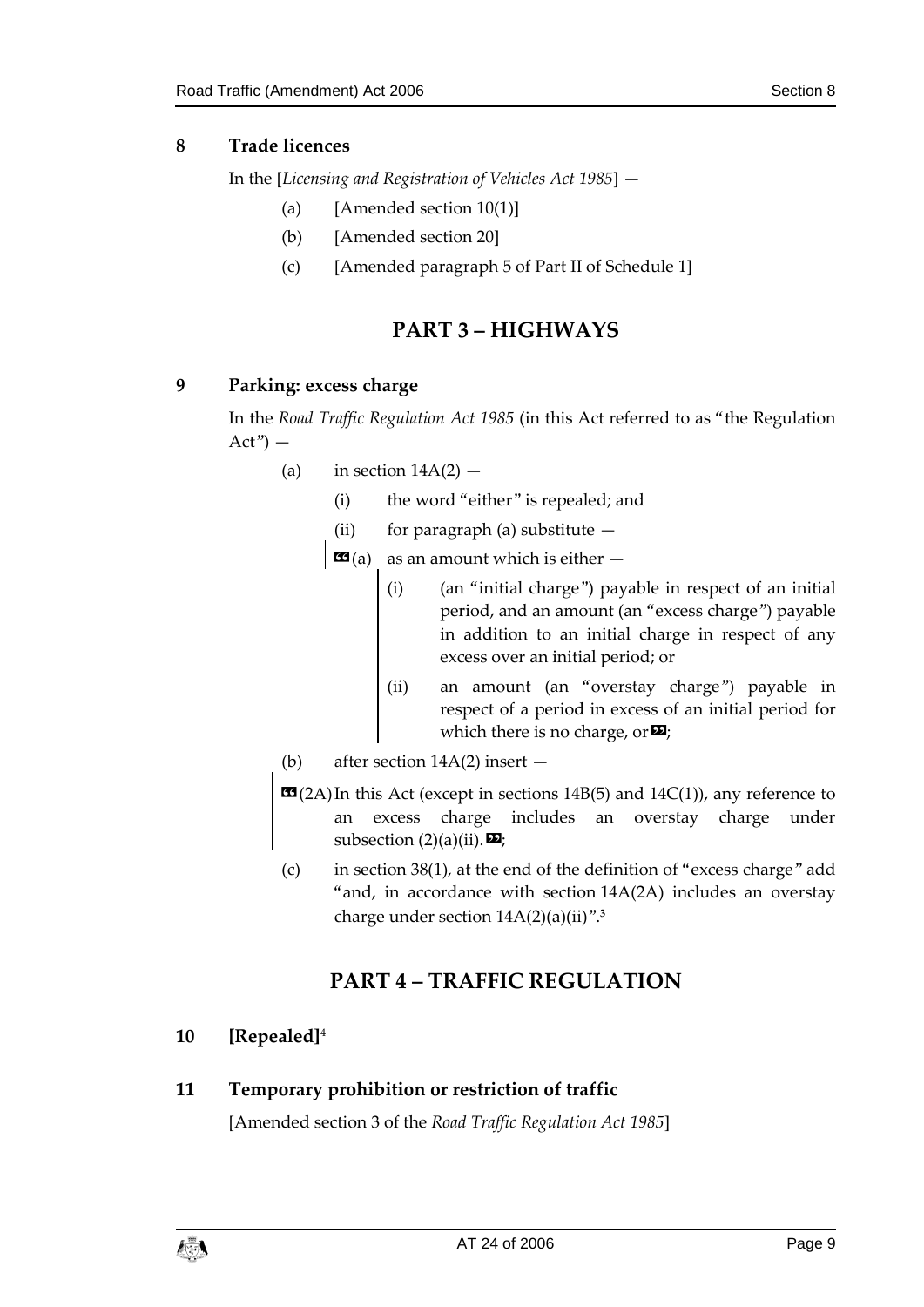#### <span id="page-9-0"></span>**12 Speed limit exemptions**

[Amended section 27 of the *Road Traffic Regulation Act 1985* ]

#### <span id="page-9-1"></span>**13 Traffic regulation: exemptions**

- (1) [Inserted section 35A in the *Road Traffic Regulation Act 1985*]
- <span id="page-9-2"></span>(2) [Amended section 18(3) of the *Road Traffic Regulation Act 1985*]

#### **PART 5 – GENERAL**

#### <span id="page-9-3"></span>**14 Rear seat belts: persons under 14 years**

- (1) In section 25 of the [*Road Traffic Act 1985*]
	- (a) [Substituted subsection (5)]
	- (b) [Repealed subsection (5A)]
	- (c) [Amended subsection (6)]
	- (d) [Inserted paragraph (d)]
	- (e) [Amended subsection (7)]
- (2) [Repealed section 4 of the *Road Traffic (Amendment) Act 1991*]

#### <span id="page-9-4"></span>**15 Interpretation**

In this  $Act -$ 

"**the 1985 Act**" means the *Road Traffic Act 1985*;

"**the Registration Act**" means the *Licensing and Registration of Vehicles Act 1985*; "**the Regulation Act***" means Road Traffic Regulation Act 1985*.

#### <span id="page-9-5"></span>**16 Citation and commencement**<sup>5</sup>

- (1) This Act may be cited as the Road Traffic (Amendment) Act 2006.
- (2) This Act shall come into force on such day as the Department of Infrastructure may by order appoint and different days may be so appointed for different provisions and for different purposes.**<sup>6</sup>**
- (3) An order under subsection (2) may make such transitional provisions or savings as the Department of Infrastructure may consider necessary in connection with any provision brought into force by the order.**7**